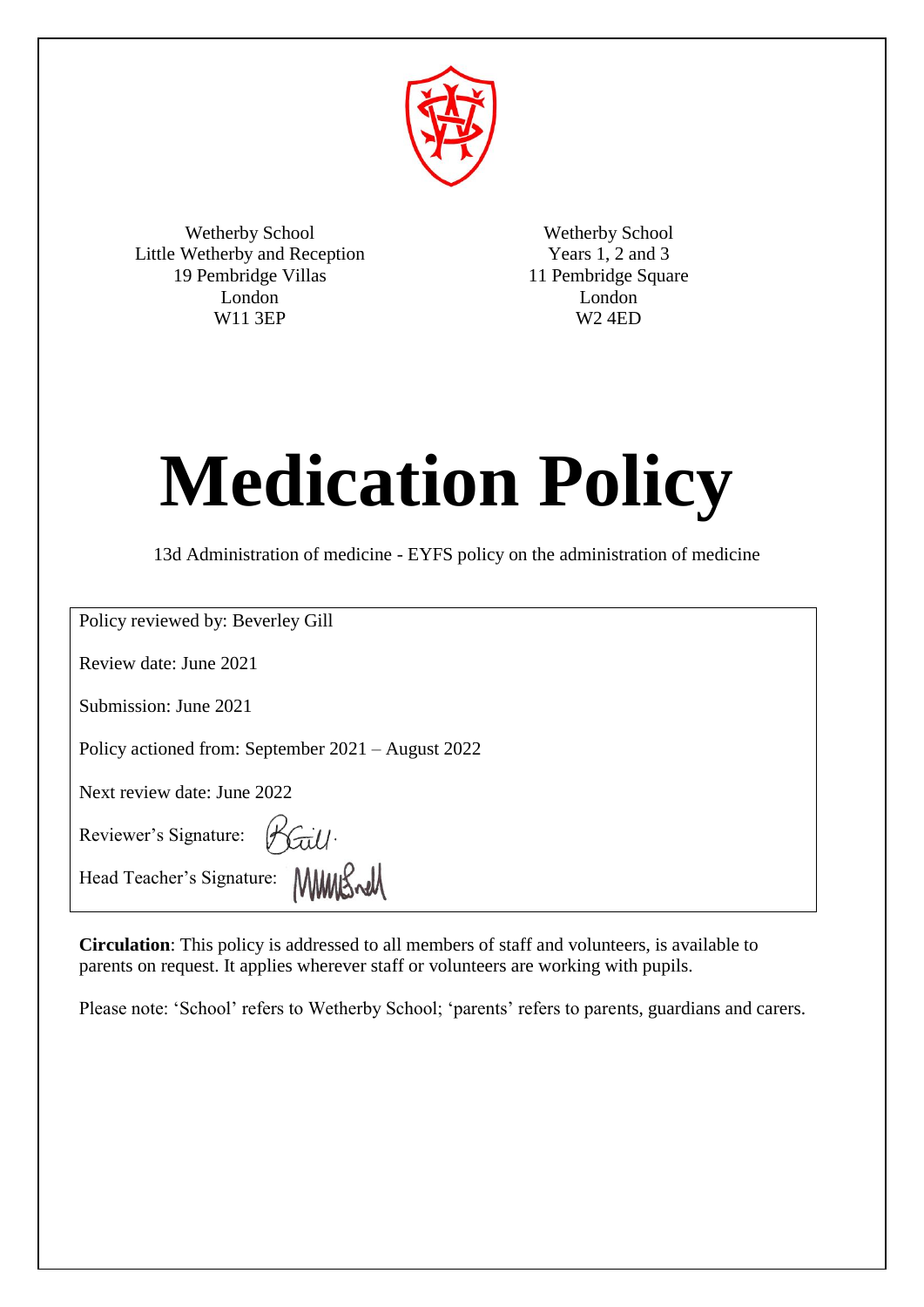# **Wetherby School**



# **Medication Policy**

This document concerns the administering of medication to children at Wetherby School. This policy applies to all children in the school, including those in the EYFS.

From time to time, parents request that the school should administer medicine to pupils. These requests fall into two categories:

1. Pupils who require emergency medication on a long-term basis due to the chronic nature of their illness (such as asthma and epilepsy)

2. Pupils who are suffering from "casual" aliments, such as coughs or colds.

Generally, no member of staff will administer medicine to children. If a pupil needs a dose of medicine during the school day, the child must come to the school office to receive his medication.

Prescribed medication can only be administered by the school office if prescribed by a doctor / dentist / nurse / pharmacist and the parent has filled out and signed a Medication Form (see attached). This form should be seen by the Assistant Head (Pastoral) and office staff.

Non-prescribed medication should not be administered by staff. However, under certain circumstances, such as when pupils are away on residential trips, it may be appropriate for the party leader to seek written permission from the parents to administer medication.

No creams or lotions should be administered e.g. Arnica cream, Witchhazel. All cuts and bruises should be cleaned with water. The use of antiseptics is not necessary for the treatment of wounds. Individually wrapped sterile adhesive dressings are safe to use provided that they are not used on anyone who may suffer an allergic reaction to certain types of plaster/latex. Before plasters are used, first aiders should establish whether the person requiring treatment has such an allergy. If the person has such an allergy, an alternative dressing i.e. a non-allergic plaster or dressing should be used.

All adrenaline auto-injectors (AAI)/inhalers will be accompanied by instructions on how and when to administer medication. Parents will be requested to complete an Allergy Action Plan and/or Asthma Card outlining details of how and when to administer medication to their child. These documents give authorisation for school spare medication to be used. The school's spare medication can be administered to a pupil whose own prescribed medication cannot be administered correctly without delay. Parents are asked to send to school the following medication:

| <b>Year Group</b>                            | Class bag                              | <b>First Aid Room</b>                    | <b>Sports Bag</b>       |  |
|----------------------------------------------|----------------------------------------|------------------------------------------|-------------------------|--|
| Little Wetherby and                          | 2 adrenaline auto-injectors            | 2 adrenaline auto-injectors              |                         |  |
| Reception<br>(19 Pembridge Villas)           | l inhaler                              | 1 inhaler                                | School Spare medication |  |
| Year $1, 2$ and $3$<br>(11 Pembridge Square) | 2 adrenaline auto-injectors<br>inhaler | 2 adrenaline auto-injectors<br>1 inhaler |                         |  |

Each class takes their red bag, including a full set of all the medication required for their class, on all off-site activities, including playtime, sports lessons, school trips, visits to the church etc. If a boy attends an away match and requires medication, a set of that child's medication will be given to the sports department to take with them and return to either the class bag or First Aid Room immediately upon return from the match.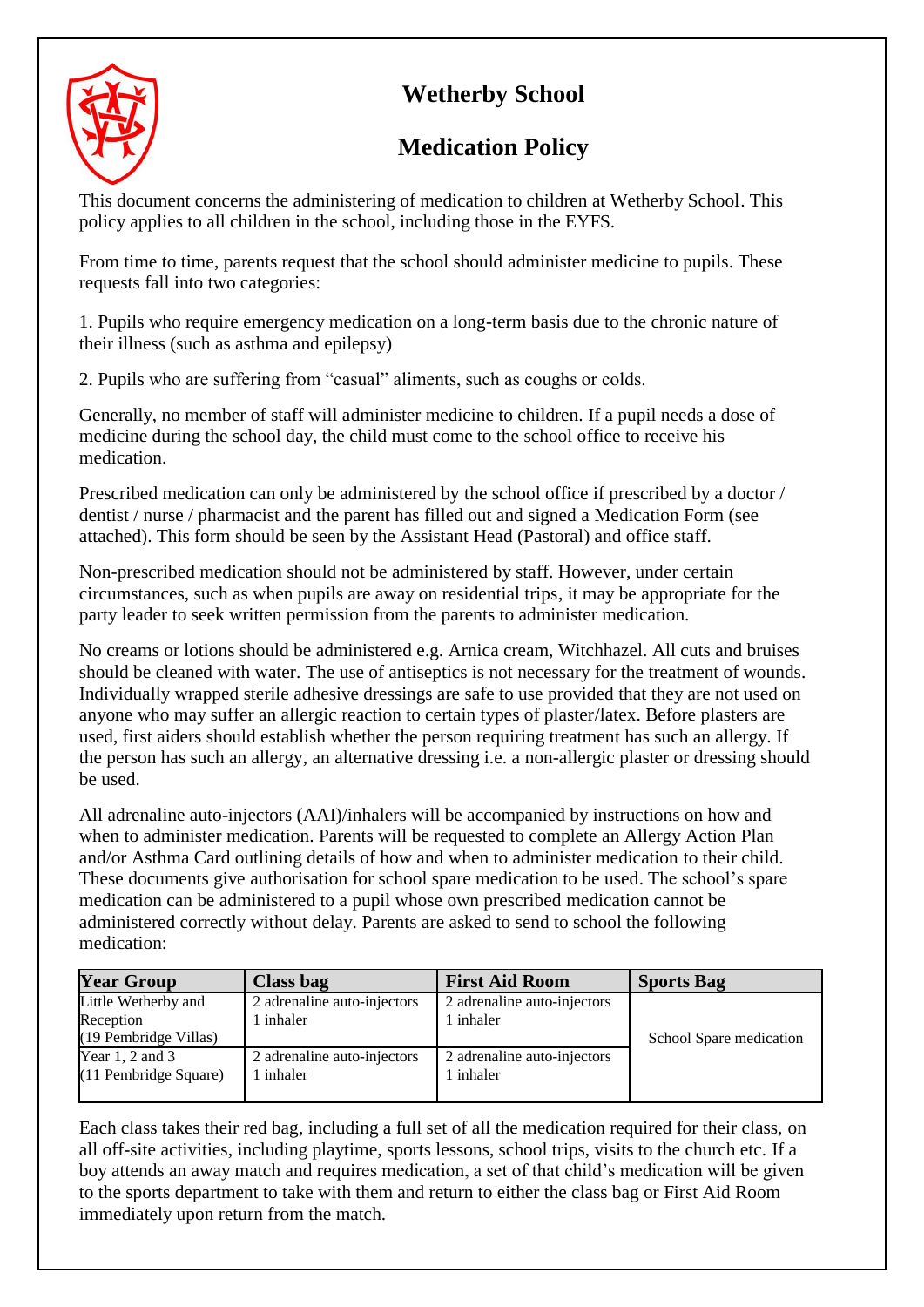All medicines are stored strictly in accordance with the product instructions. This will either be in the first aid room in the first aid cabinet or in the fridge. All medicines, except emergency medication, will be administered by the office staff. However, it is the responsibility of the form teacher to ensure that the child "appears" in the office at the correct time for administration of the medication.

If a dietary or medical requirement has been stated on a pupil's Health Form, the parents are required to complete a Dietary/Medical Form. The school secretary will distribute these to all new parents at the start of term. Once this has been completed and returned, this will be kept in the dietary/medical file in the school offices. The school secretary in conjunction with the Assistant Head (Pastoral) will also email all parents at the start of term to ask them if there are any updates/changes to their son's dietary/medical needs. All existing parents of pupils with dietary/medical requirements will complete a new dietary/medical form at the start of each academic year if necessary.

Please refer to the Dietary Policy and Procedure for further information.

## **ANAPHYLAXIS**

Anaphylaxis is a severe and often sudden allergic reaction. It can occur when someone with allergies is exposed to an allergen such as FOODS (e.g. peanuts, tree nuts, milk/dairy foods, egg, wheat, fish/seafood, sesame and soya); MEDICINES (e.g. antibiotics, pain relief such as ibuprofen); LATEX (e.g. rubber gloves, balloons, swimming caps); INSECT STINGS (e.g. bee, wasp). Reactions usually begin within minutes and progress rapidly, but can occur up to 2-3 hours later. It is potentially life-threatening, and always requires an immediate emergency response.

Wetherby School is vigilant to allergens that may trigger anaphylaxis in our pupils and/or staff. The school is a nut free zone. Additionally, the school kitchen does not cook with common allergens such as seeds (including sesame) or seafood. Staff remain vigilant about food coming into school, including snacks, packed lunches, birthday cake, cake sales etc.

Wetherby School holds and may administer a "spare" adrenaline auto-injector (AAI), obtained, without prescription, for use in emergencies, if available, but only to a pupil at risk of anaphylaxis, where both medical authorisation and written parental consent for use of the spare AAI has been provided. The school's spare AAI can be administered to a pupil whose own prescribed AAI cannot be administered correctly without delay. In the event of a possible severe allergic reaction in a pupil who does not meet these criteria, emergency services (999) should be contacted and advice sought from them as to whether administration of the spare emergency AAI is appropriate.

## **NO NUTS OR NUT PRODUCTS OF ANY SORT ARE TO BE BROUGHT INTO THE SCHOOL**

## **PROCEDURE IN THE EVENT OF AN ANAPHYLACTIC REACTION**

- 1. Staff will administer the adrenaline auto-injector (AAI)
- 2. Get someone to dial 999 and call an ambulance
- 3. Give the pupil's name and inform them that he/she is suffering an Anaphylactic Reaction
- 4. While awaiting the medical assistance find the second AAI
- 5. If there is no improvement after five minutes, give a further dose of adrenaline using the second AAI
- 6. Call the pupil's parents and inform them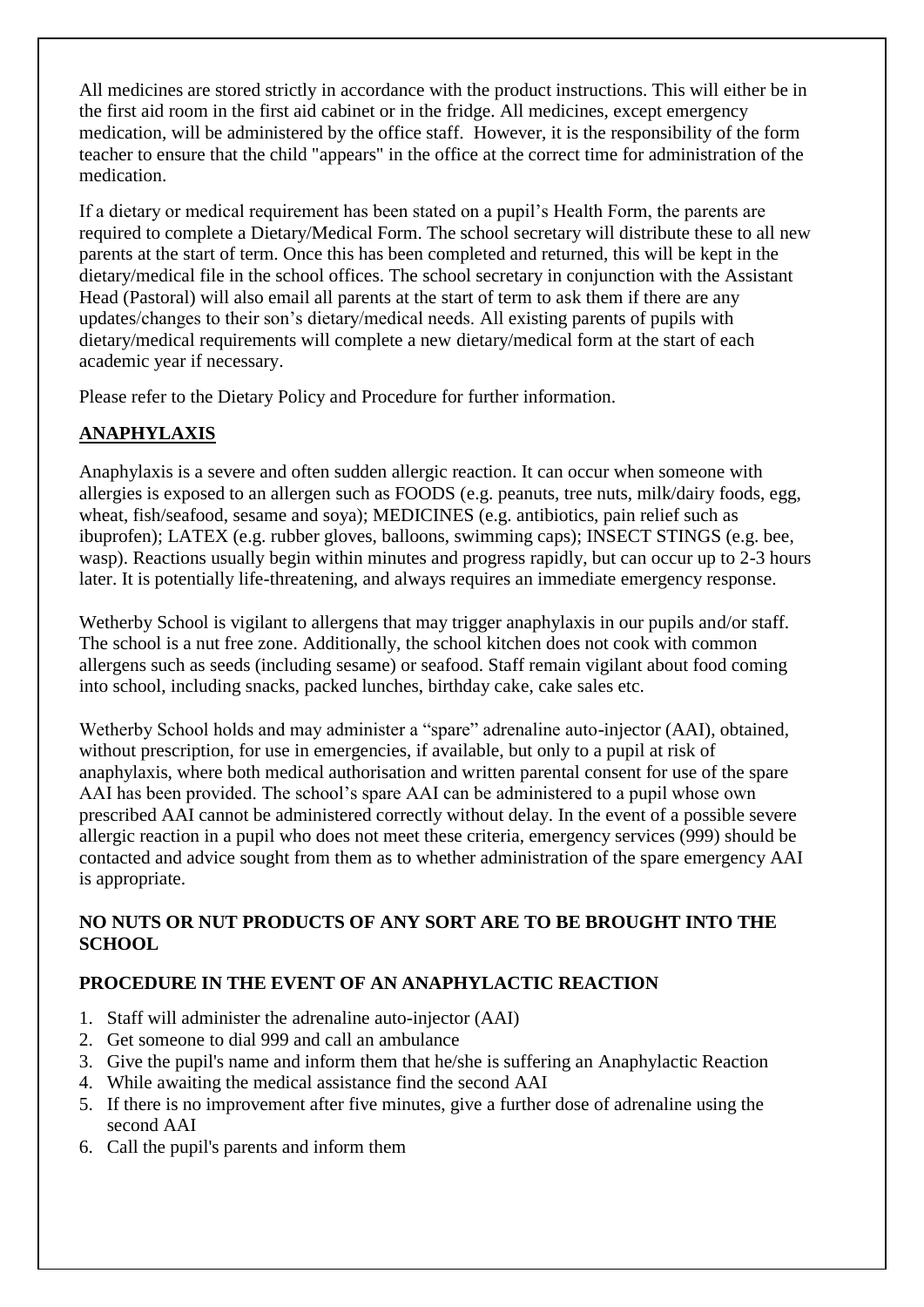## **THE AAI TREATMENT - INJECTABLE ADRENALINE**

Directions for use are:

- 1. Pull the end off i.e. the blue safety cap
- 2. Hold onto the muscle at the top of the leg i.e. thigh
- 3. Aim the pen. It must be placed OUTSIDE THE THIGH AND LEFT. See description



- 4. Swing and firmly push against the outer thigh until it clicks
- 5. Hold firmly against the thigh, counting slowly to ten: this allows the adrenaline to be absorbed.
- 6. Withdraw needle i.e. pull the AAI away.
- 7. Massage injection area for ten seconds.
- 8. Confirm that an ambulance has been called.
- 9. Look for a positive response. YOU CAN INJECT A SECOND DOSAGE AFTER FIVE MINUTES IF REQUIRED.

## **This policy will be reviewed annually**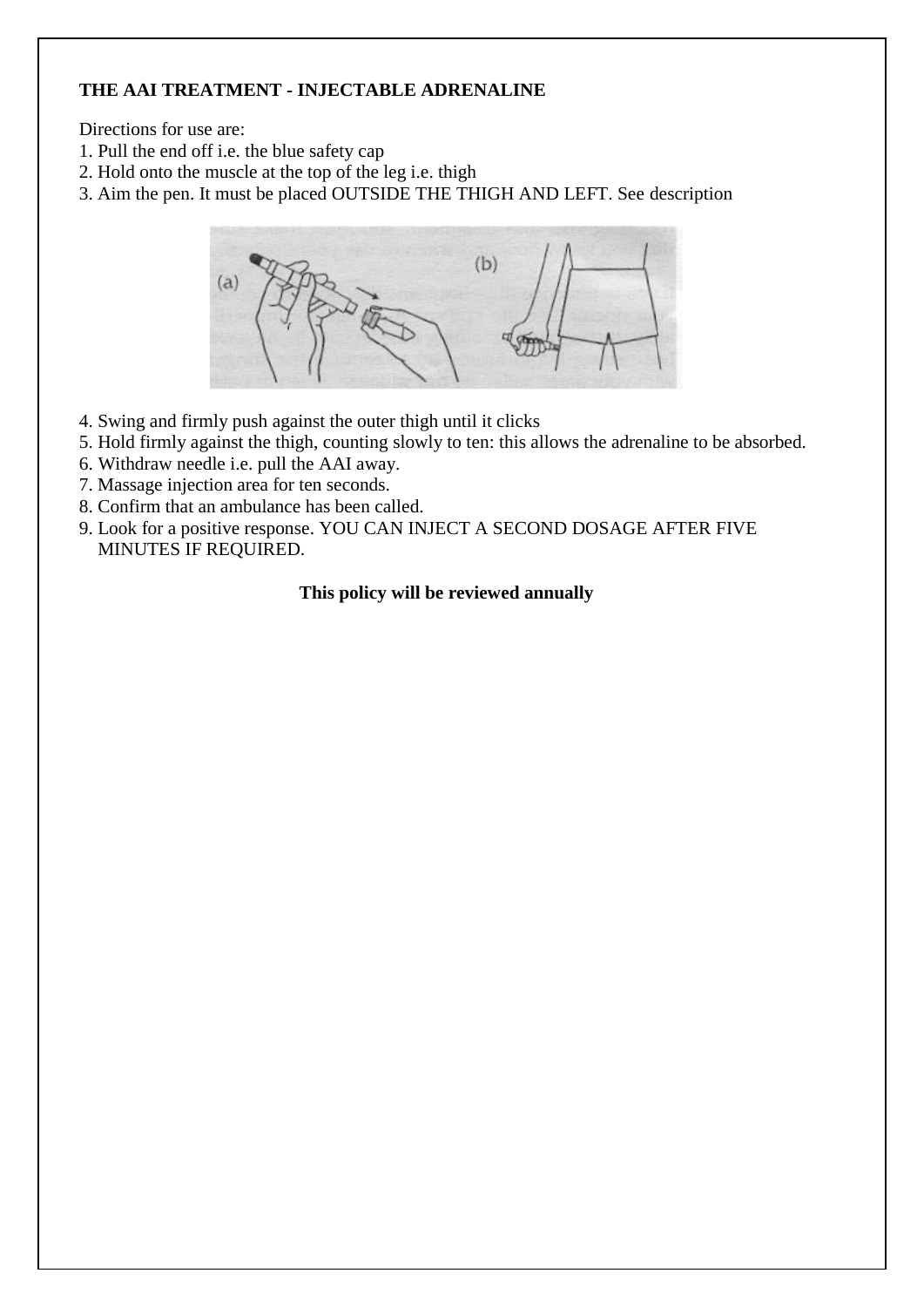|                                                                                                                                                                                                                                                                                                                                                                                                | Child's photo to be inserted<br>here |
|------------------------------------------------------------------------------------------------------------------------------------------------------------------------------------------------------------------------------------------------------------------------------------------------------------------------------------------------------------------------------------------------|--------------------------------------|
| <b>MEDICAL REQUIREMENTS FORM</b>                                                                                                                                                                                                                                                                                                                                                               |                                      |
|                                                                                                                                                                                                                                                                                                                                                                                                |                                      |
| <b>Medical Requirements</b>                                                                                                                                                                                                                                                                                                                                                                    |                                      |
| 1. Does your son suffer from any medical condition or have any specific medical need? If yes,<br>please provide full details of condition or need.<br><u> 1980 - Jan James James James James James James James James James James James James James James James James J</u><br>and the control of the control of the control of the control of the control of the control of the control of the |                                      |
| 2. How long has your child had this condition? ___________ months ___________ years<br>3. If your child takes medication on a regular basis, what is the name of the drug and the<br>frequency that it is taken?                                                                                                                                                                               |                                      |
| and the control of the control of the control of the control of the control of the control of the control of the<br>4. Does your son use an inhaler? Yes $\square$ No $\square$                                                                                                                                                                                                                |                                      |
| 5. Does your son use an adrenaline auto-injector (AAI) e.g. EpiPen? Yes $\Box$ No $\Box$                                                                                                                                                                                                                                                                                                       |                                      |
| Please provide contact details so that the school office can contact you regarding your son's<br>dietary requirements and food allergies.                                                                                                                                                                                                                                                      |                                      |
|                                                                                                                                                                                                                                                                                                                                                                                                |                                      |
| Signed: Date: Date: Date:                                                                                                                                                                                                                                                                                                                                                                      |                                      |
|                                                                                                                                                                                                                                                                                                                                                                                                |                                      |
| Thank you for taking the time to complete this form. Please return it to the school office at your<br>earliest convenience.                                                                                                                                                                                                                                                                    |                                      |
| To understand how we use your information, please refer to our Privacy Notice at<br>www.wetherbyschool.co.uk                                                                                                                                                                                                                                                                                   |                                      |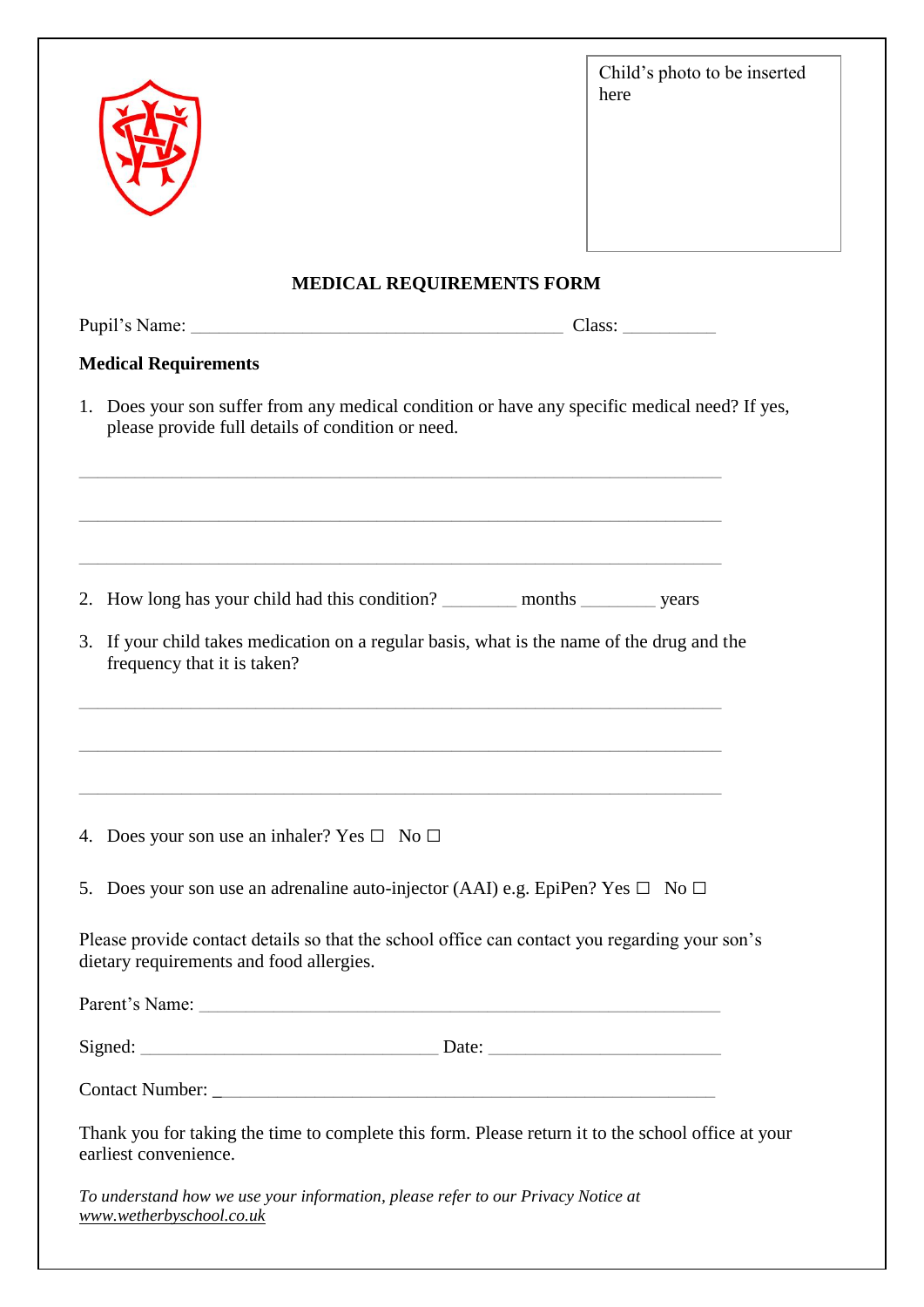## **WETHERBY SCHOOL**

## **ADMINISTERING MEDICINES – PARENTAL REQUEST FORM**

In order for a child to receive prescribed medicines or over the counter remedies (e.g. antibiotics or anti-motion sickness remedies), the form below must be completed and signed by the child's parent. **Staff cannot administer prescribed medicines without written permission** and any such medicine or over the counter remedy supplied to the school must have been dispensed by a UK licensed pharmacist. Without obscuring the pharmacist's label showing the child's name, date and the prescribed dosage, so as to make the medicine(s) more readily visible these should additionally be **prominently marked in large capitals** with the child's name. The school will make very effort to comply with a parent's request but cannot accept responsibility should it fail to do so.

#### **To be completed by parent/guardian:**

| <b>Full name of</b><br>child<br>(in capitals)                                                                                              |       |  |           |  |  |  |
|--------------------------------------------------------------------------------------------------------------------------------------------|-------|--|-----------|--|--|--|
| Name of parent/<br>guardian                                                                                                                |       |  |           |  |  |  |
| <b>Full name of</b><br>prescribed<br>medicine/lotion                                                                                       |       |  |           |  |  |  |
| First dose due in school/day care                                                                                                          |       |  |           |  |  |  |
| Date:                                                                                                                                      | Time: |  | Quantity: |  |  |  |
| Second dose due (if applicable)                                                                                                            |       |  |           |  |  |  |
| Date:                                                                                                                                      | Time: |  | Quantity: |  |  |  |
| Subsequent dates on which medicine<br>is to be administered (if applicable)                                                                |       |  |           |  |  |  |
| Date for last dose(s)                                                                                                                      |       |  |           |  |  |  |
| I request the school to administer<br>the doses of the medicine(s) as shown<br>above, supplied, I confirm, by a UK<br>licensed pharmacist. |       |  |           |  |  |  |
| <b>Date</b>                                                                                                                                |       |  | Signature |  |  |  |

**Note:** A new form must be completed if a course of medicine endures beyond a fortnight.

*To understand how we use your information, please refer to our Privacy Notice at [www.wetherbyschool.co.uk](http://www.wetherbyschool.co.uk/)*